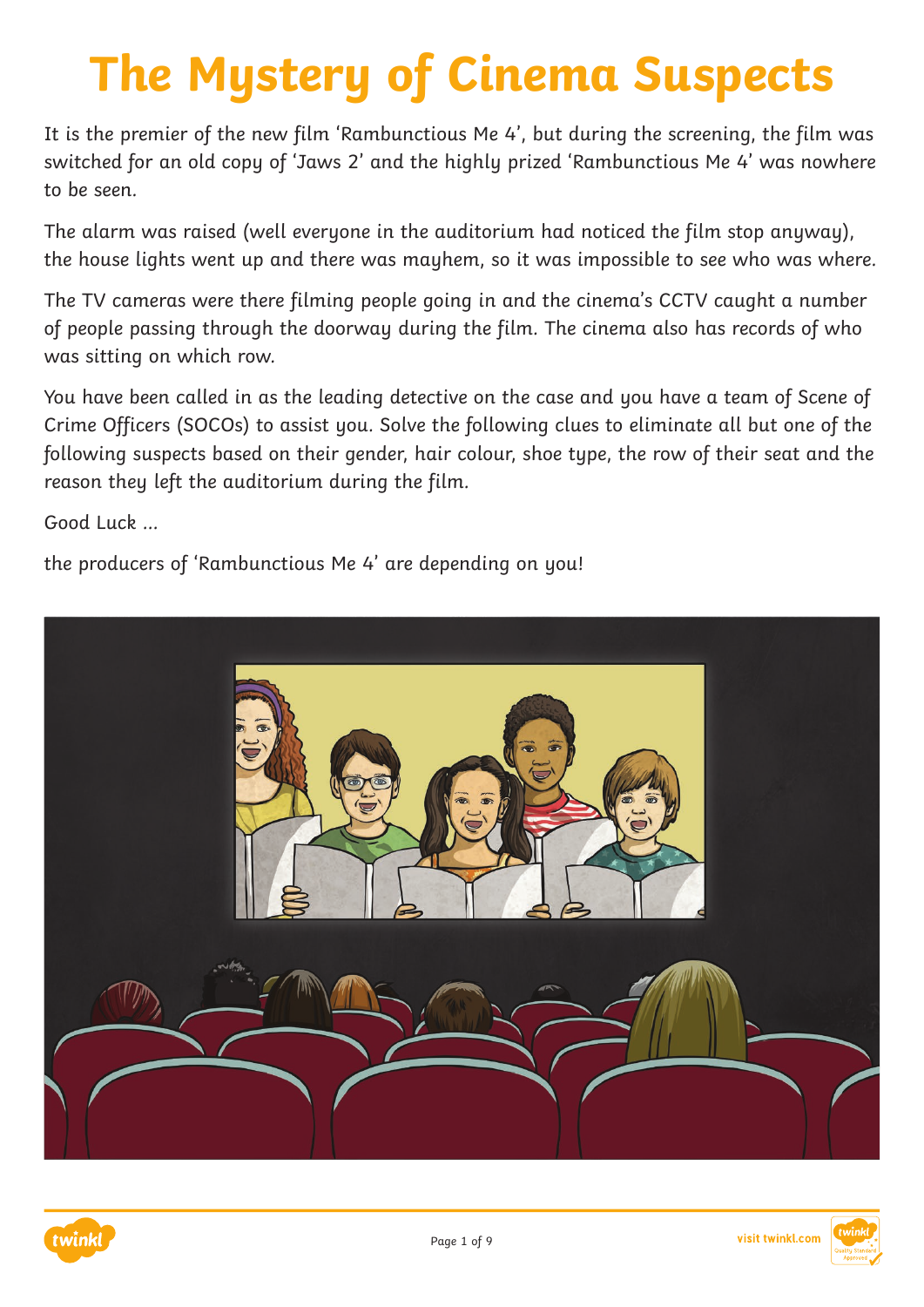| <b>Name</b>            | M/F<br>Hair Colour |               | Reason not in Seat | <b>Shoe Size</b> | <b>Seat Row</b> |
|------------------------|--------------------|---------------|--------------------|------------------|-----------------|
| Antonio Andrews        | M                  | <b>Brown</b>  | Went for drinks    | 8                | A               |
| Angelina Affleck       | F                  | <b>Brown</b>  | Didn't leave seat  | 9                | E               |
| <b>Brad Bloom</b>      | M                  | Grey          | Visited toilet     | $\overline{7}$   | B               |
| Bette Bean             | F                  | <b>Brown</b>  | Didn't leave seat  | 8                | A               |
| Carrie Cruise          | $\mathsf F$        | Ginger        | Arrived late       | 6                | E               |
| <b>Clint Clooney</b>   | M                  | <b>Blonde</b> | Went for drinks    | $\overline{7}$   | $\mathsf C$     |
| Demi De Vito           | F                  | <b>Black</b>  | Didn't leave seat  | 4                | F               |
| Dev Depp               | M                  | Ginger        | Visited toilet     | 5                | D               |
| Ethan Elba             | M                  | <b>Brown</b>  | Left early         | 8                | $\mathsf C$     |
| Emma Eccleston         | F                  | <b>Blonde</b> | Didn't leave seat  | 6                | A               |
| Farrah Fisher          | F                  | <b>Brown</b>  | Went for drinks    | 9                | B               |
| Feroz Fassbender       | M                  | Ginger        | Arrived late       | 6                | E               |
| George Guinness        | M                  | Grey          | Didn't leave seat  | $\overline{7}$   | G               |
| Goldie Gosling         | F                  | <b>Black</b>  | Visited toilet     | $\overline{7}$   | A               |
| <b>Harrison Hanks</b>  | M                  | <b>Brown</b>  | Visited toilet     | 4                | G               |
| Hallé Hogan            | F                  | White         | Went for drinks    | 5                | D               |
| Idris Ice-Cream        | M                  | <b>Blonde</b> | Didn't leave seat  | 9                | B               |
| Imelda Intermission    | F                  | Ginger        | Arrived late       | 6                | F               |
| Jude Jolie             | M                  | <b>Brown</b>  | Didn't leave seat  | 8                | $\mathsf C$     |
| Judy Johansson         | F                  | <b>Brown</b>  | Visited toilet     | 5                | G               |
| Kiefer Knightly        | M                  | <b>Black</b>  | Left early         | 5                | B               |
| Keira Kutcher          | F                  | <b>Blonde</b> | Went for drinks    | 10               | D               |
| Liza Lopez             | $\mathsf F$        | <b>Black</b>  | Left early         | 6                | A               |
| Leonardo Law           | M                  | <b>Brown</b>  | Visited toilet     | 10               | A               |
| Marilyn Moore          | F                  | Ginger        | Didn't leave seat  | 9                | D               |
| Morgan Mirren          | M                  | Grey          | Didn't leave seat  | 4                | $\mathsf C$     |
| Nicolas Newton-John    | M                  | <b>Brown</b>  | Left early         | $\overline{7}$   | F               |
| Naimh Norton           | F                  | Blonde        | Went for drinks    | 5                | A               |
| Orlando O'Neill        | M                  | <b>Brown</b>  | Visited toilet     | $\overline{7}$   | G               |
| Olivia Olsen           | F                  | <b>Brown</b>  | Didn't leave seat  | 10               | E               |
| Patty Patel            | F                  | Grey          | Went for drinks    | 6                | B               |
| Patrick Pattinson<br>M |                    | Blonde        | Visited toilet     | 8                | A               |

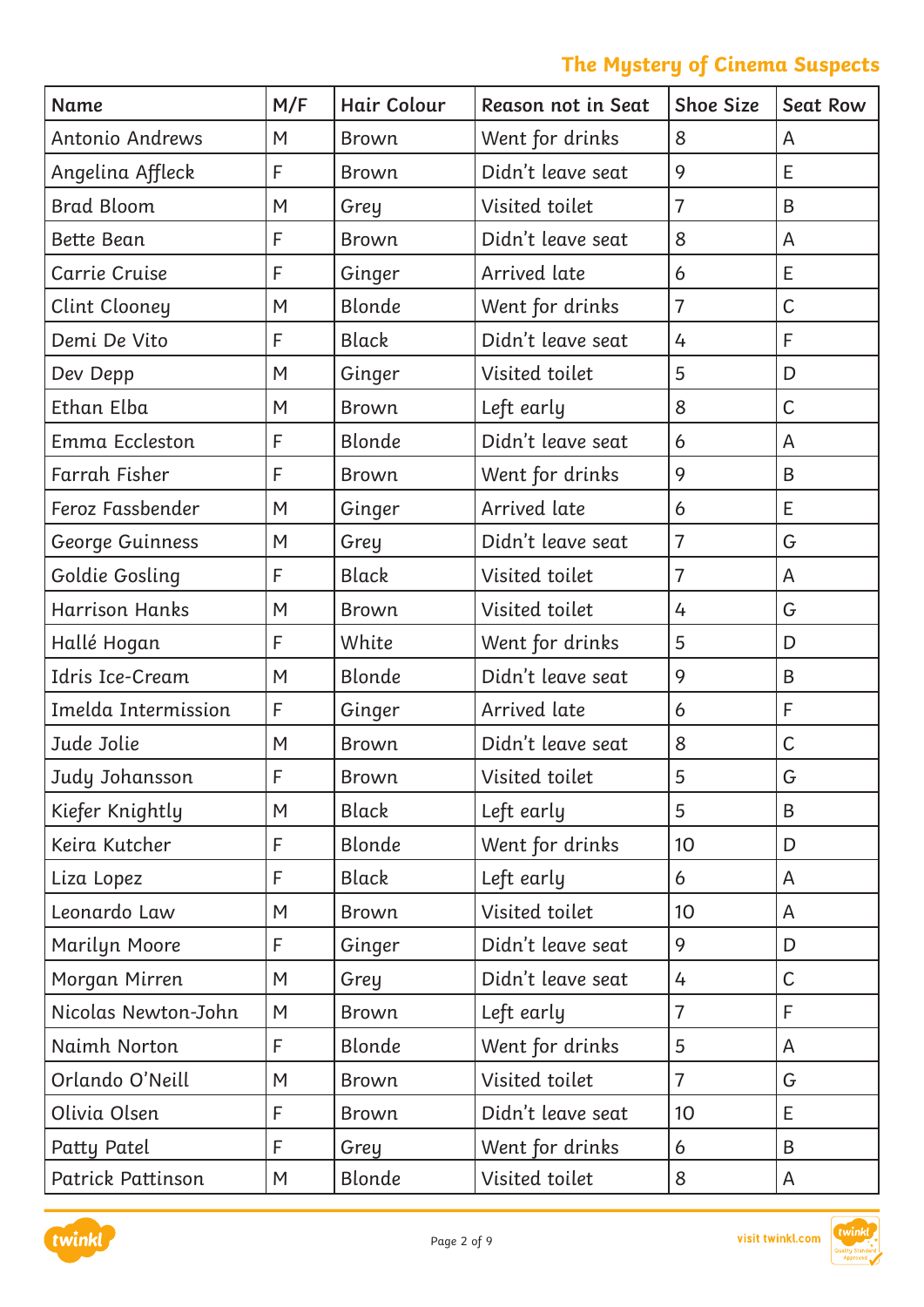# **Clue 1**

The SOCOs have found that the perpetrator must have cut their hand on a sharp corner of the projector when they were stealing the films. This was analysed and uncovered the following information. To unravel the clue, find the words described below in the word search. At the end, the unused squares will spell out the clue.

- A triangle with all sides equal
- Number of sides on a hexagon
- The square root of 49
- An angle less than 90°
- The distance across the widest part of a circle
- Eight sided shapes
- Two lines that are the same distance apart
- Lines that are at 90° to each other
- Four-sided shape with two sets or parallel lines, no right angles and all sides the same length.
- An angle larger than 90° but less than 180°
- A 3D shape with two circular faces and no vertices
- The measurement around the edge of a 2D shape
- A triangle with no sides the same
- Half a sphere
- The top number of a fraction
- A 3D shape with a square base and four other triangular faces
- The shape of dice
- A type of diagram with circles and sets
- A number only divisible by itself and 1
- The proper name for a corner of a 3D shape
- The most popular number in a set of data
- One of the main lines of a graph either called x or u
- Old measurement such as miles or pounds
- 1% of £1
- One tenth of a centimetre
- One thousandth of a KG



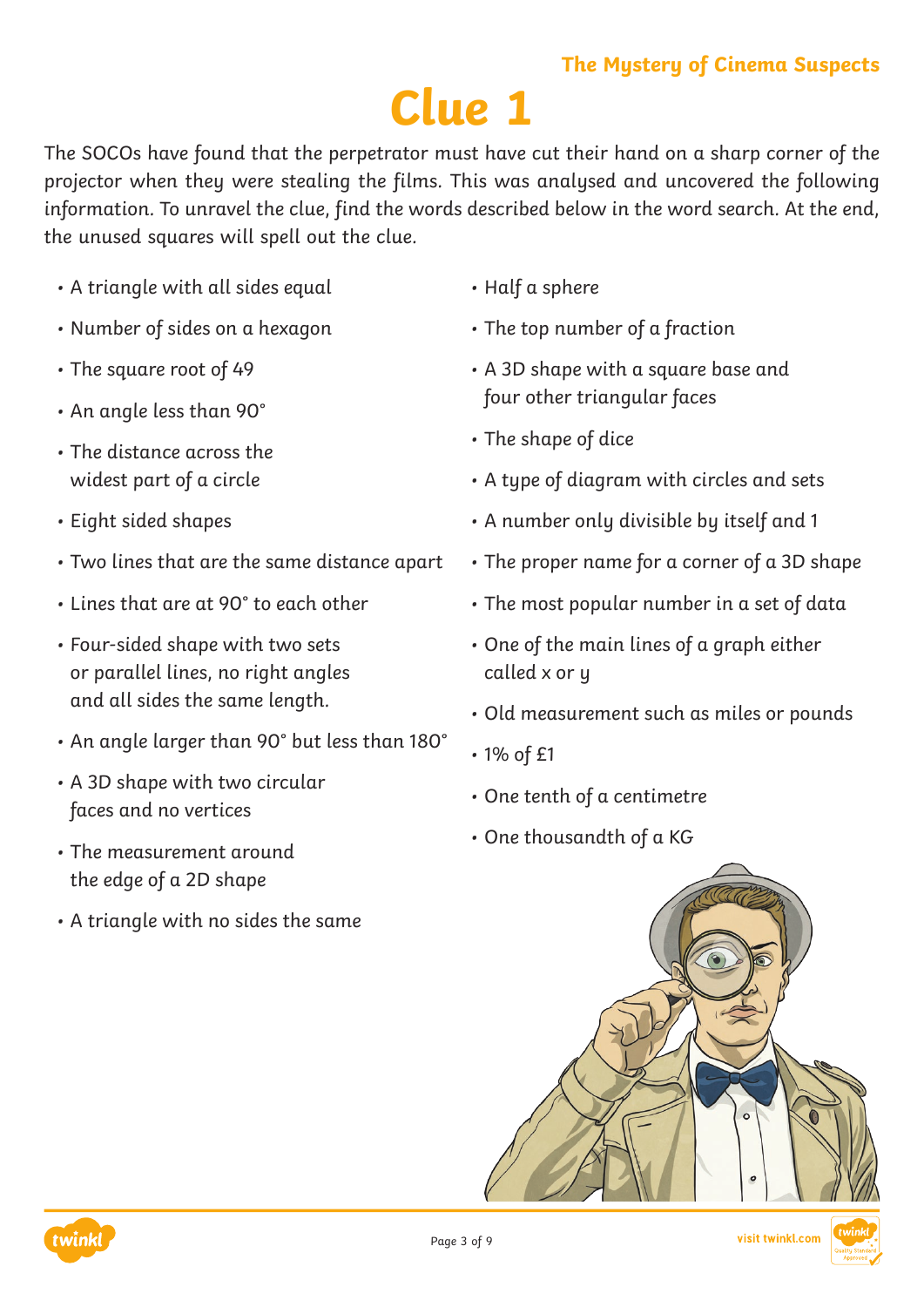| $\boldsymbol{\mathsf{p}}$ | $\pmb{e}$                 | $\mathsf{r}$                                                                              | $\boldsymbol{\mathsf{p}}$ | $\pmb{e}$                 | $\mathsf{n}$  | ${\bf d}$                 | $\mathfrak{i}$            | $\mathbf{C}$     | $\mathbf u$        | $\mathsf{L}$                                                                              | $\mathbf a$                                                                               | $\mathsf{r}$              |
|---------------------------|---------------------------|-------------------------------------------------------------------------------------------|---------------------------|---------------------------|---------------|---------------------------|---------------------------|------------------|--------------------|-------------------------------------------------------------------------------------------|-------------------------------------------------------------------------------------------|---------------------------|
| $\pmb{e}$                 | $\mathbf{C}$              | $\mathbf{q}$                                                                              | $\pmb{e}$                 | $\mathsf{r}$              | $\pmb{e}$     | ${\sf h}$                 | $\boldsymbol{\mathsf{p}}$ | $\mathsf S$      | $\mathfrak{i}$     | ${\mathsf m}$                                                                             | $\pmb{e}$                                                                                 | $\boldsymbol{h}$          |
| $\mathsf{r}$              | $\mathsf{n}$              | $\boldsymbol{\mathsf{p}}$                                                                 | $\ensuremath{\mathsf{u}}$ | $\mathsf n$               | $\pmb{e}$     | $\mathbf V$               | $\pmb{e}$                 | $\mathsf S$      | $\mathsf{u}$       | $\mathbf t$                                                                               | $\mathbf b$                                                                               | $\mathbf 0$               |
| $\mathfrak{i}$            | $\ensuremath{\mathsf{u}}$ | y                                                                                         | $\mathsf u$               | $\mathfrak{i}$            | $\mathsf l$   | $\boldsymbol{\mathsf{p}}$ | $\pmb{e}$                 | ${\mathsf m}$    | $\mathfrak{i}$     | $\mathsf{r}$                                                                              | $\boldsymbol{\mathsf{p}}$                                                                 | ${\mathsf m}$             |
| m                         | ${\bf m}$                 | $\mathsf{r}$                                                                              | $\mathbf{C}$              | $\mathsf y$               | $\mathsf l$   | $\mathfrak{i}$            | $\mathsf{n}$              | ${\bf d}$        | $\pmb{e}$          | $\mathsf{r}$                                                                              | $\mathbf a$                                                                               | $\mathbf b$               |
| $\pmb{e}$                 | $\pmb{e}$                 | $\mathbf a$                                                                               | $\mathsf u$               | $\mathsf{s}$              | $\mathbf{C}$  | $\mathbf a$               | $\mathsf L$               | $\pmb{e}$        | $\mathsf{n}$       | $\pmb{e}$                                                                                 | $\mathbf r$                                                                               | $\ensuremath{\mathsf{u}}$ |
| $\mathbf t$               | $\mathsf{r}$              | ${\mathsf m}$                                                                             | ${\bf b}$                 | $\mathfrak{i}$            | $\mathbf r$   | $\mathfrak{i}$            | $\mathbf t$               | $\mathbf t$      | $\mathfrak{i}$     | $\pmb{\mathsf{X}}$                                                                        | $\mathfrak a$                                                                             | ${\sf S}$                 |
| $\pmb{e}$                 | $\mathbf a$               | $\mathfrak{i}$                                                                            | $\pmb{e}$                 | $\pmb{\times}$            | $\pmb{e}$     | $\mathbf t$               | $\mathsf{r}$              | $\pmb{e}$        | $\pmb{\mathsf{V}}$ | $\mathfrak{i}$                                                                            | $\mathsf L$                                                                               | ${\sf S}$                 |
| $\mathsf{r}$              | $\mathbf t$               | ${\bf d}$                                                                                 | $\mathfrak{i}$            | $\mathfrak a$             | ${\mathsf m}$ | $\pmb{e}$                 | $\mathbf t$               | $\pmb{e}$        | $\mathsf{r}$       | ${\sf S}$                                                                                 | $\mathsf{L}% _{0}\left( \mathcal{N}\right) \equiv\mathsf{L}_{0}\left( \mathcal{N}\right)$ | $\mathsf{n}$              |
| ${\mathsf m}$             | $\mathbf{o}$              | ${\bf d}$                                                                                 | $\pmb{e}$                 | m                         | $\mathfrak a$ | $\pmb{e}$                 | $\mathbf t$               | $\mathsf{u}$     | $\mathbf{C}$       | $\mathbf a$                                                                               | $\pmb{e}$                                                                                 | $\mathsf{n}$              |
| $\boldsymbol{g}$          | r                         | $\mathbf a$                                                                               | ${\mathsf m}$             | $\mathfrak{i}$            | ${\mathsf m}$ | $\boldsymbol{\mathsf{p}}$ | $\pmb{e}$                 | $\mathsf{r}$     | $\mathfrak{i}$     | $\mathfrak a$                                                                             | $\mathsf{I}$                                                                              | $\pmb{e}$                 |
| ${\mathsf m}$             | $\mathfrak{i}$            | $\mathsf{L}% _{0}\left( \mathcal{N}\right) \equiv\mathsf{L}_{0}\left( \mathcal{N}\right)$ | l                         | $\mathfrak{i}$            | ${\mathsf m}$ | $\pmb{e}$                 | $\mathbf t$               | $\mathsf{r}$     | $\pmb{e}$          | $\mathsf{L}% _{0}\left( \mathcal{N}\right) \equiv\mathsf{L}_{0}\left( \mathcal{N}\right)$ | $\pmb{e}$                                                                                 | $\pmb{\mathsf{V}}$        |
| $\boldsymbol{\mathsf{p}}$ | $\pmb{e}$                 | $\mathsf{n}$                                                                              | $\mathsf{n}$              | $\boldsymbol{\mathsf{y}}$ | ${\sf S}$     | $\mathsf n$               | $\mathbf 0$               | $\boldsymbol{g}$ | $\mathbf a$        | $\mathbf t$                                                                               | $\mathbf c$                                                                               | $\mathbf 0$               |



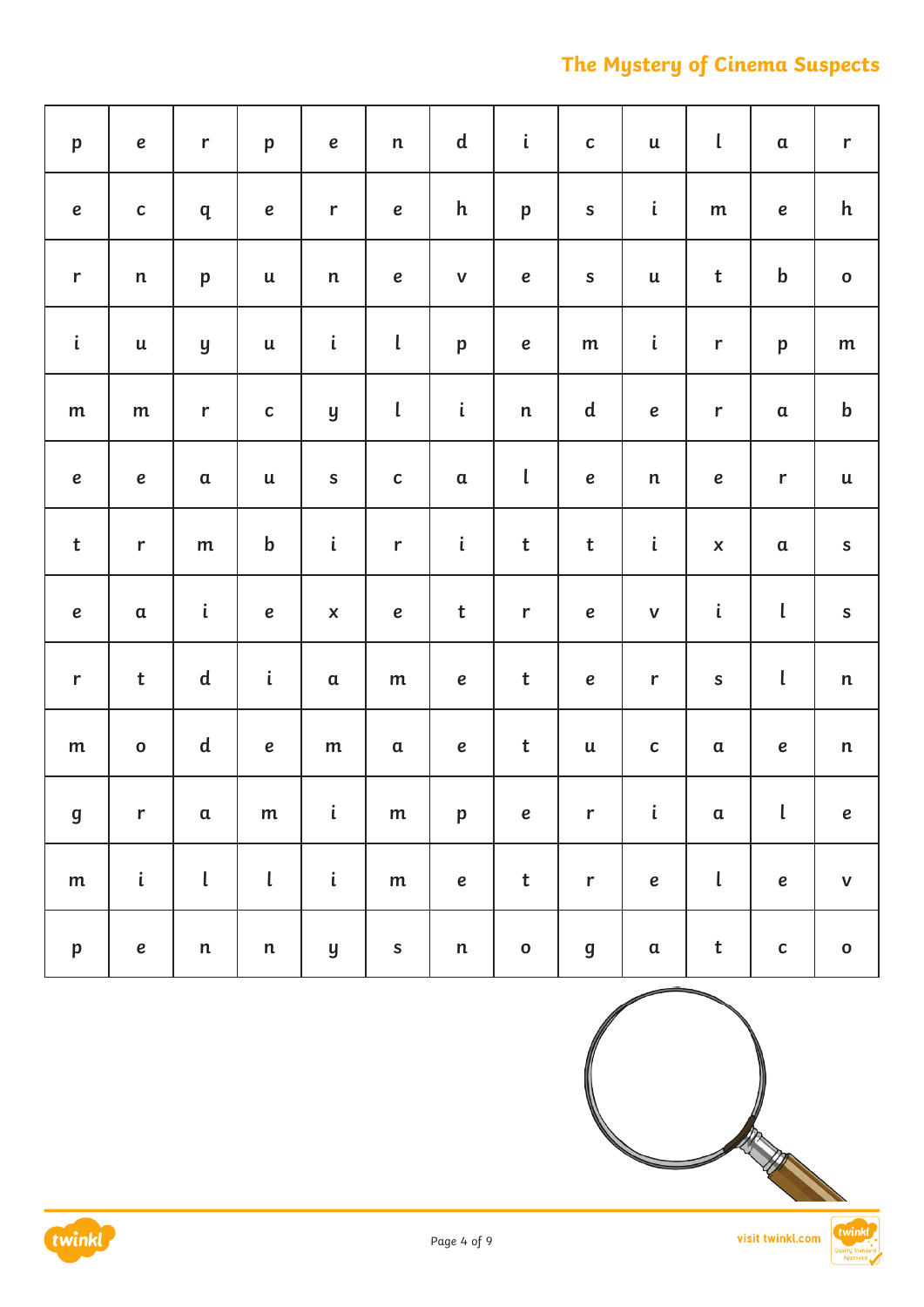# **Clue 2**

On the door frame of the projection room, the SOCOs have found some hair snagged from the culprit. They need to do some further investigation but it does tell them something…

Below are some calculations but unfortunately the answers are wrong. Work out the calculations and find out which one or two digit number is wrong and those wrong digits will give you a letter that spells out a clue using the code 1=A, 2=B, 3=C etc.







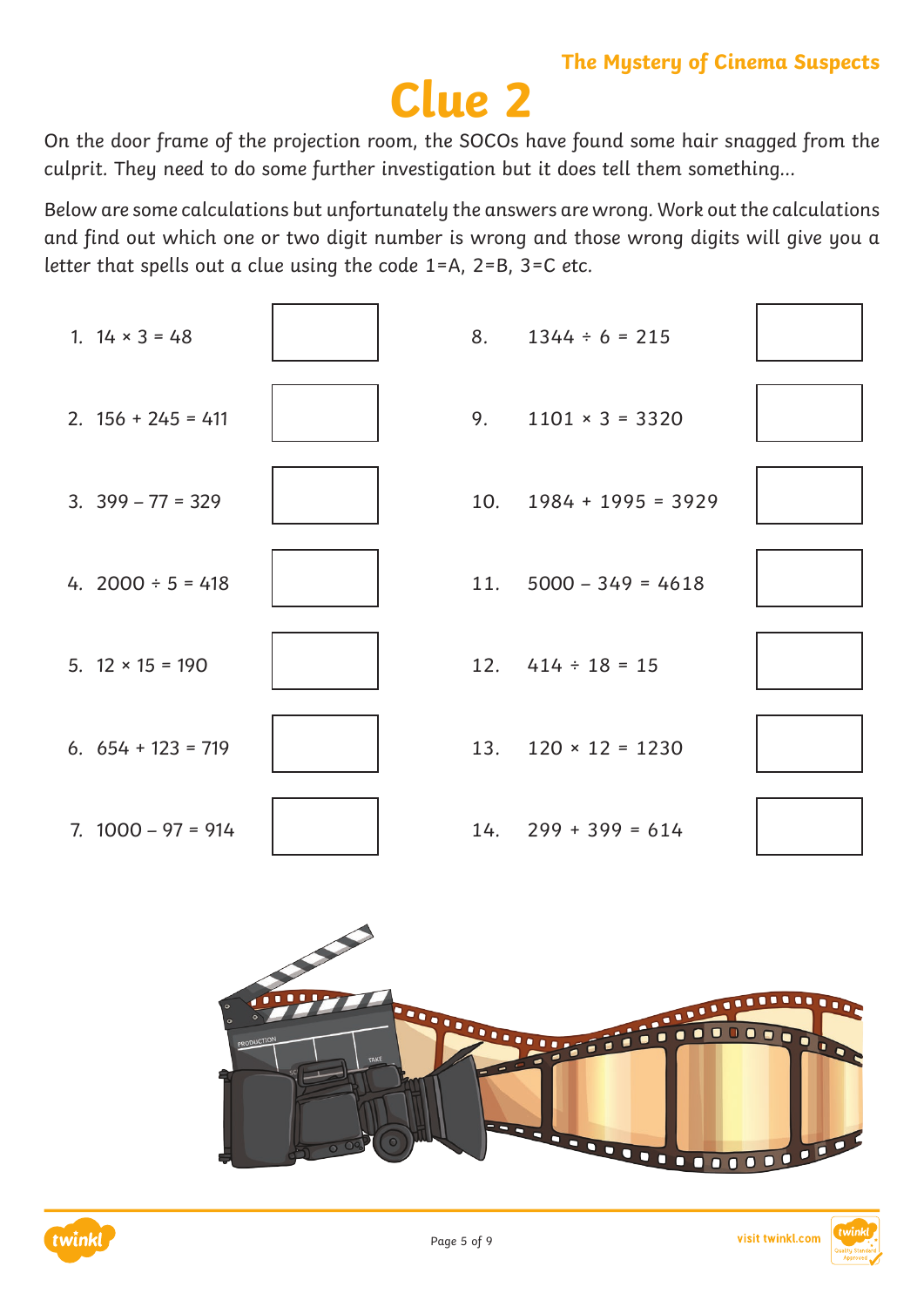# **Clue 3**

The SOCOs have found part of a footprint in the projection room where the culprit had stood in some spilt ice cream.

There's not a whole footprint but the SOCOs can work out a rough size for the print.

Solve the Sudoku below and add up the numbers in the shaded squares to give the smallest shoe size the culprit could be.

Fill in the blank squares with digits from 1 to 6, making sure that there are only one of each digit per row, per column and per rectangle.

| 1 | 3              | $\overline{\mathbf{2}}$ |                  |                  | $\boldsymbol{6}$ |
|---|----------------|-------------------------|------------------|------------------|------------------|
|   | $\frac{1}{4}$  | 5                       |                  | 3                | $\overline{2}$   |
|   | 5              | $\boldsymbol{6}$        |                  |                  | $\mathbf{1}$     |
| 3 | 1              |                         | $\overline{2}$   | $\boldsymbol{6}$ | 5                |
| 5 | $\overline{2}$ |                         | $\boldsymbol{6}$ | 1                |                  |
|   |                | $\mathbf{1}$            |                  | $\overline{2}$   |                  |



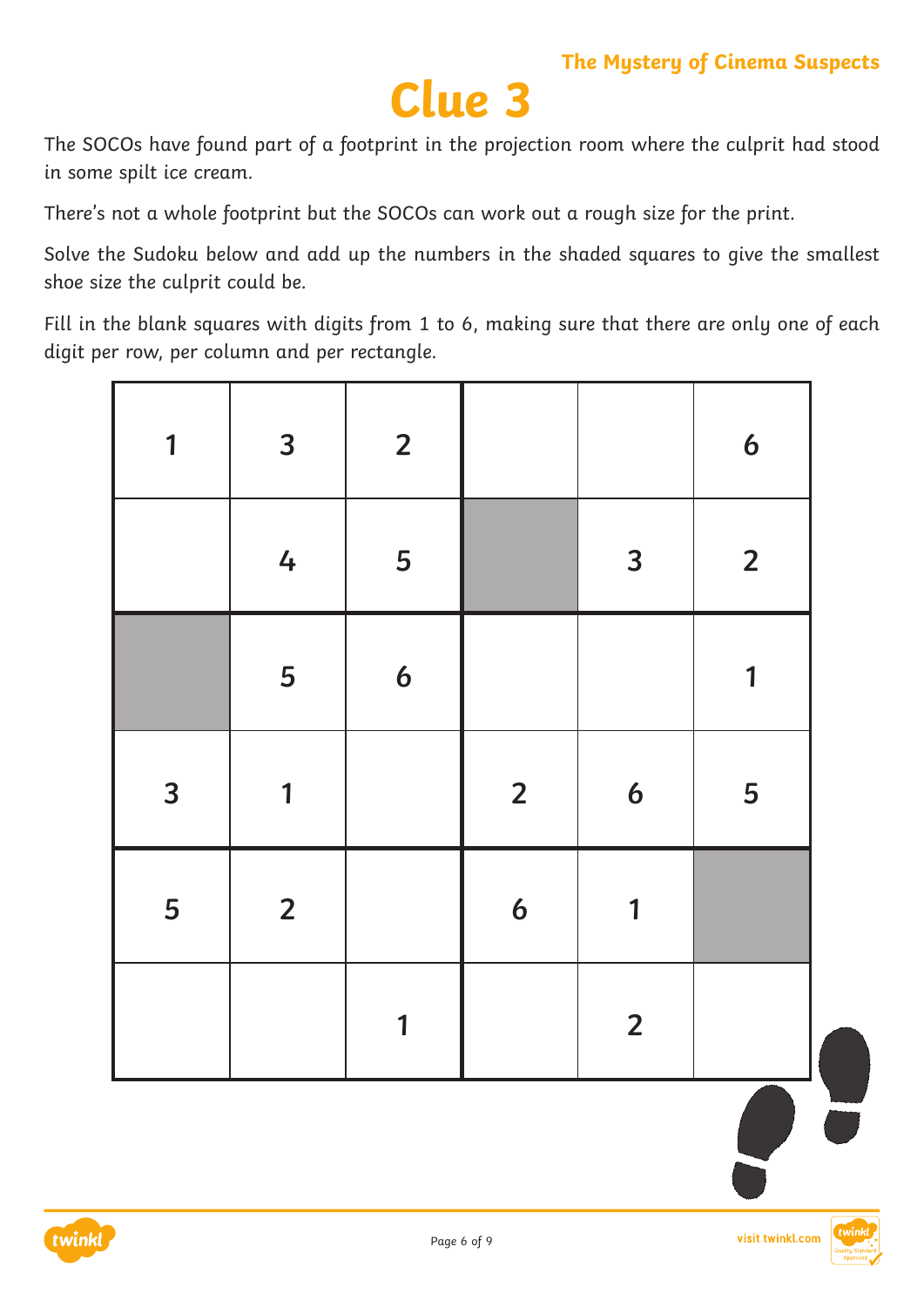# **Clue 4**

The SOCOs have traced the ice cream spill from clue 3 back to the auditorium so it has allowed them to work out roughly where the culprit was sitting.

You can find their answer by solving the algebraic equations to find out the value of each letter below.

Then you will be able to solve the clue.

| <b>Algebraic Expressions</b> | <b>Answers</b> |
|------------------------------|----------------|
| $a + 6 = 10$                 | $a =$          |
| $15 - e = 9 + 4$             | $e =$          |
| $a + e = i$                  | $i =$          |
| $10 \div e = 1$              | $l =$          |
| $m = l \times e$             | $m =$          |
| $(a - 1)^2 = n$              | $n =$          |
| $e^3 = 0$                    | $0 =$          |
| $r = \sqrt{n}$               | $r =$          |
| $s = m+a$<br>$\overline{2}$  | $S =$          |
| $-7 = t - 8$                 | $t =$          |
| $r^2 + e = w$                | $w =$          |



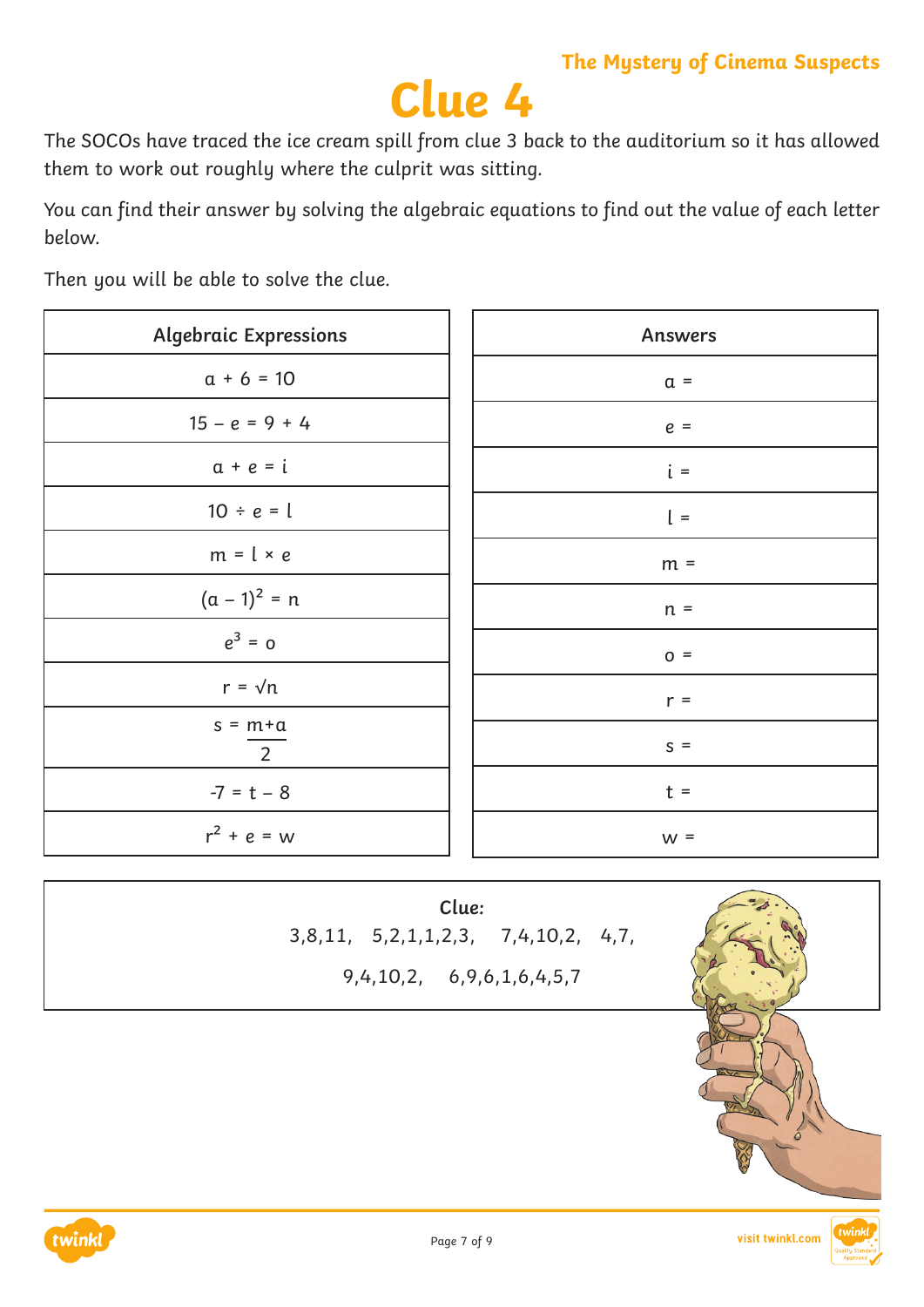# **Clue 5**

While you were looking at the CCTV, you could work out when and why the culprit left their seat.

Complete these reflections to show each letter and reveal the final clue. Be careful, the grey ones are tricky reflections, some of which might need parts reflecting on both sides of the mirror line!



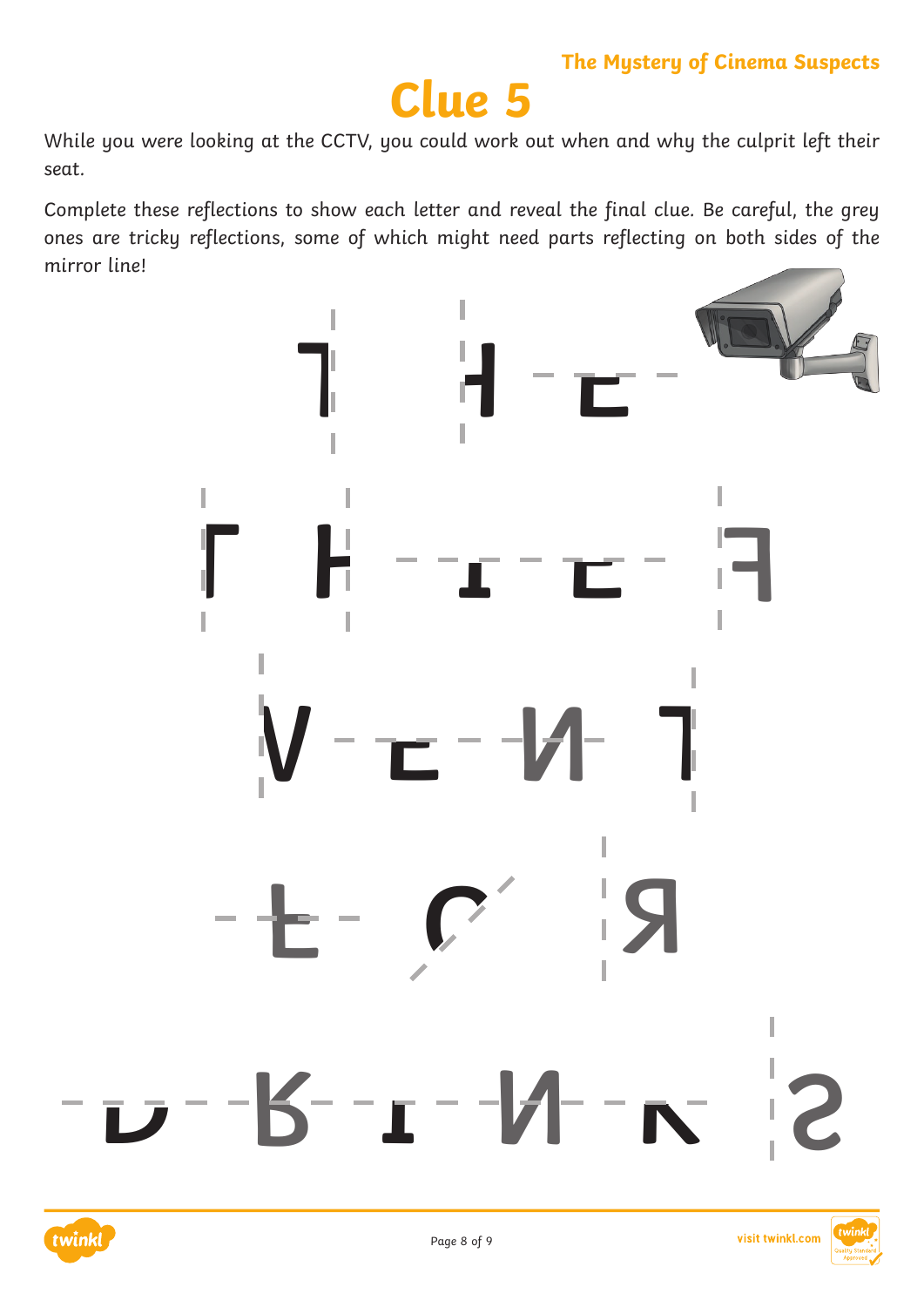# **The Confession**

When the culprit was finally caught, they had this to say…

|                    | ٠                   | ╯                        | ╯<br>$\overline{\phantom{a}}$ | ╯                         |              |                  | ╯                                      |                          |              |                                  |  |
|--------------------|---------------------|--------------------------|-------------------------------|---------------------------|--------------|------------------|----------------------------------------|--------------------------|--------------|----------------------------------|--|
| $\pmb{\mathsf{X}}$ | 12                  | 9                        | $\overline{7}$                | 3                         | 20           | $\boldsymbol{6}$ | 8                                      | 4                        | 30           | 5                                |  |
| 10                 | ${\mathsf O}$       | M                        | $\odot$                       | ${\sf R}$                 | Q            | V                | N                                      | A                        | L            | $\big)$                          |  |
| $\sqrt{5}$         | $\vee$              | $\mathsf F$              | $\vdots$                      | $\mathsf C$               | $^{\#}$      | R                | A                                      | $\overline{\phantom{a}}$ | @            | $\quad =$                        |  |
| 4                  | Ε                   | Ε                        | G                             | $\overline{\phantom{0}}$  | $\mathsf{N}$ | Η                | D                                      | W                        | $\mathsf O$  | $\begin{array}{c} + \end{array}$ |  |
| $\overline{7}$     | $\boldsymbol{\eta}$ | ļ                        | Ζ                             | I                         | $\backslash$ | $\mathsf S$      | $\bullet$                              | G                        | \$           | $\ddot{\cdot}$                   |  |
| 9                  | U                   | Ĺ                        | ļ                             | Η                         | T            | $\sf X$          | Υ                                      | E                        | $\,<$        | F                                |  |
| 100                | K                   | $\overline{\phantom{a}}$ | £                             | L                         | $\&$         | J                | $\%$                                   | $\geq$                   | P            | $\pmb{\epsilon}$                 |  |
| $\mathbf{3}$       | E                   | V                        | I                             | $\widetilde{\phantom{m}}$ | V            | $\pmb{r}$        | Н                                      | $\qquad \qquad -$        | ${\sf M}$    | $\mathsf C$                      |  |
| $\bf 8$            | 1                   | Υ                        | $\bullet$                     | Н                         | $\star$      | B                | X                                      | D                        | $\tilde{?}$  | A                                |  |
| 12                 | ,                   | U                        | $\boldsymbol{\eta}$           | Ε                         | $\ddot{?}$   | Υ                | $\pmb{\mathfrak{c}}\pmb{\mathfrak{c}}$ | B                        | $\mathbf{r}$ | V                                |  |
| $\boldsymbol{6}$   | Υ                   | A                        | $\mathsf S$                   | $\pmb{\prime}$            | $\mathsf{O}$ | Ε                | B                                      | H                        | Τ            | $\mathsf R$                      |  |

| 21 | 16 | 40 | 42 | 600 | 108 | 42 | 180 |
|----|----|----|----|-----|-----|----|-----|
|    |    |    |    |     |     |    |     |

| 16 |  |  |  |  |
|----|--|--|--|--|
|    |  |  |  |  |

| 30 |  |  |  |  | 144 |
|----|--|--|--|--|-----|
|    |  |  |  |  |     |

| 180 | 24 | 36 | 90 | 120 | 60 | 21 | 36 | 63 |
|-----|----|----|----|-----|----|----|----|----|
|     |    |    |    |     |    |    |    |    |



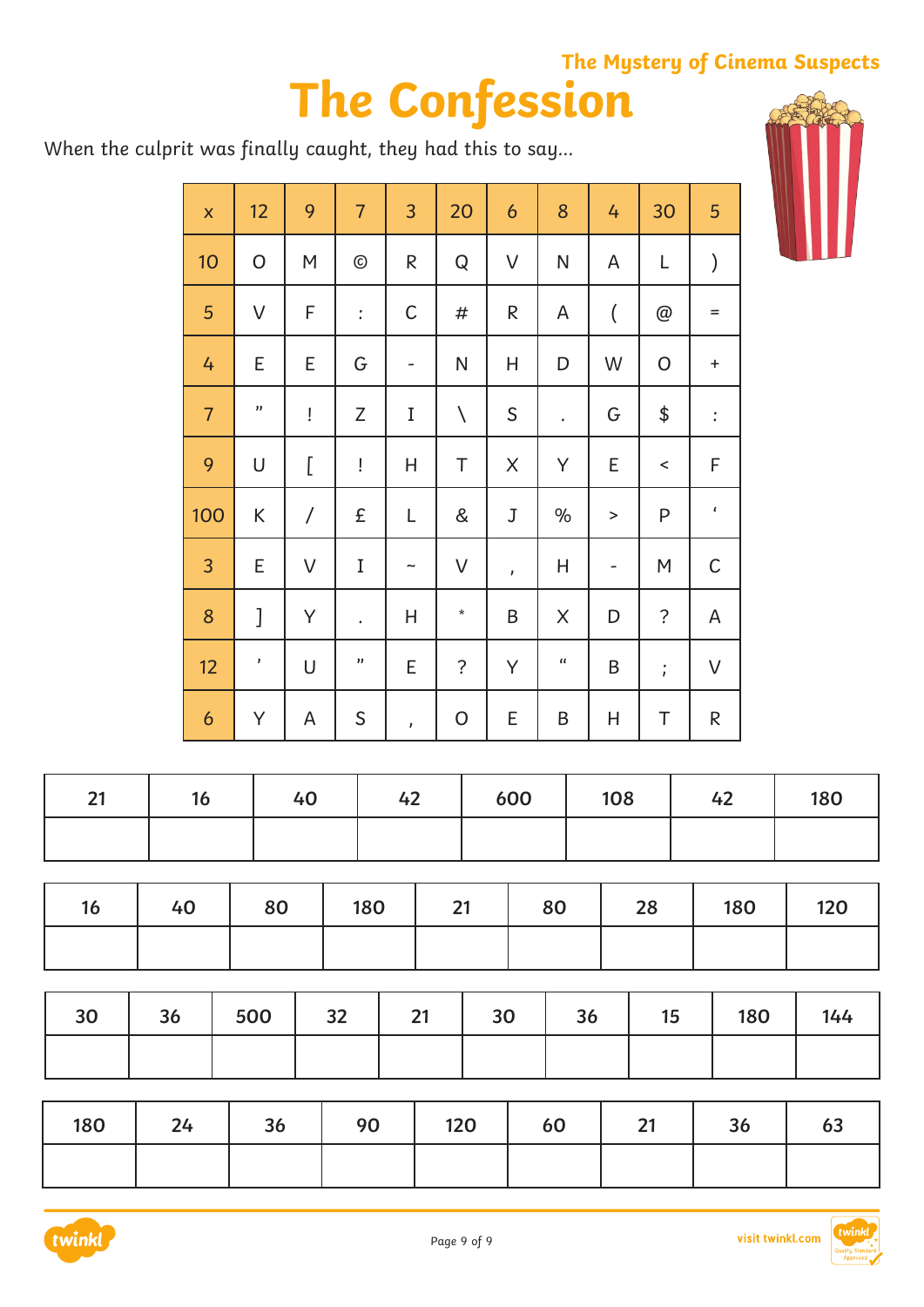# **The Mystery of Cinema Suspects - Answers**

## **Clue 1:**

**culprit is male.**

| р | е | r | р | е | n | d | i | C | u | l | α | r |
|---|---|---|---|---|---|---|---|---|---|---|---|---|
| е | C | q | е | r | е | h | р | S | i | m | е | h |
| r | n | р | u | n | e | V | е | S | u | t | b | 0 |
| i | u | y | u | i | ι | p | е | m | i | r | p | m |
| m | m | r | с | y | l | i | n | d | е | r | α | b |
| е | е | α | u | S | с | α | l | е | n | е | r | u |
| t | r | m | b | i | r | i | t | t | i | X | α | S |
| е | α | i | e | x | е | t | r | е | V | i | l | S |
| r | t | d | i | α | m | е | t | е | r | S | l | n |
| m | 0 | d | е | m | α | е | t | u | C | α | е | n |
| g | r | α | m | ι | m | p | е | r | i | α | l | е |
| m | i | l | l | i | m | е | t | r | е | ι | e | V |
| p | е | n | n | y | S | n | 0 | g | α | t | С | O |

#### **Clue 2:**

**hair is not brown.**

**(8,1,9,18,9,19,14,15,20,2,18,15,23,14)**

Correct Answers are:

- **1. 42**
- **2. 401**
- **3. 322**
- **4. 400**
- **5. 180**
- **6. 777**
- **7. 903**
- **8. 224**
- **9. 3303**
- **10. 3979**
- **11. 4651**
- **12. 23**
- **13. 1440**
- **14. 698**